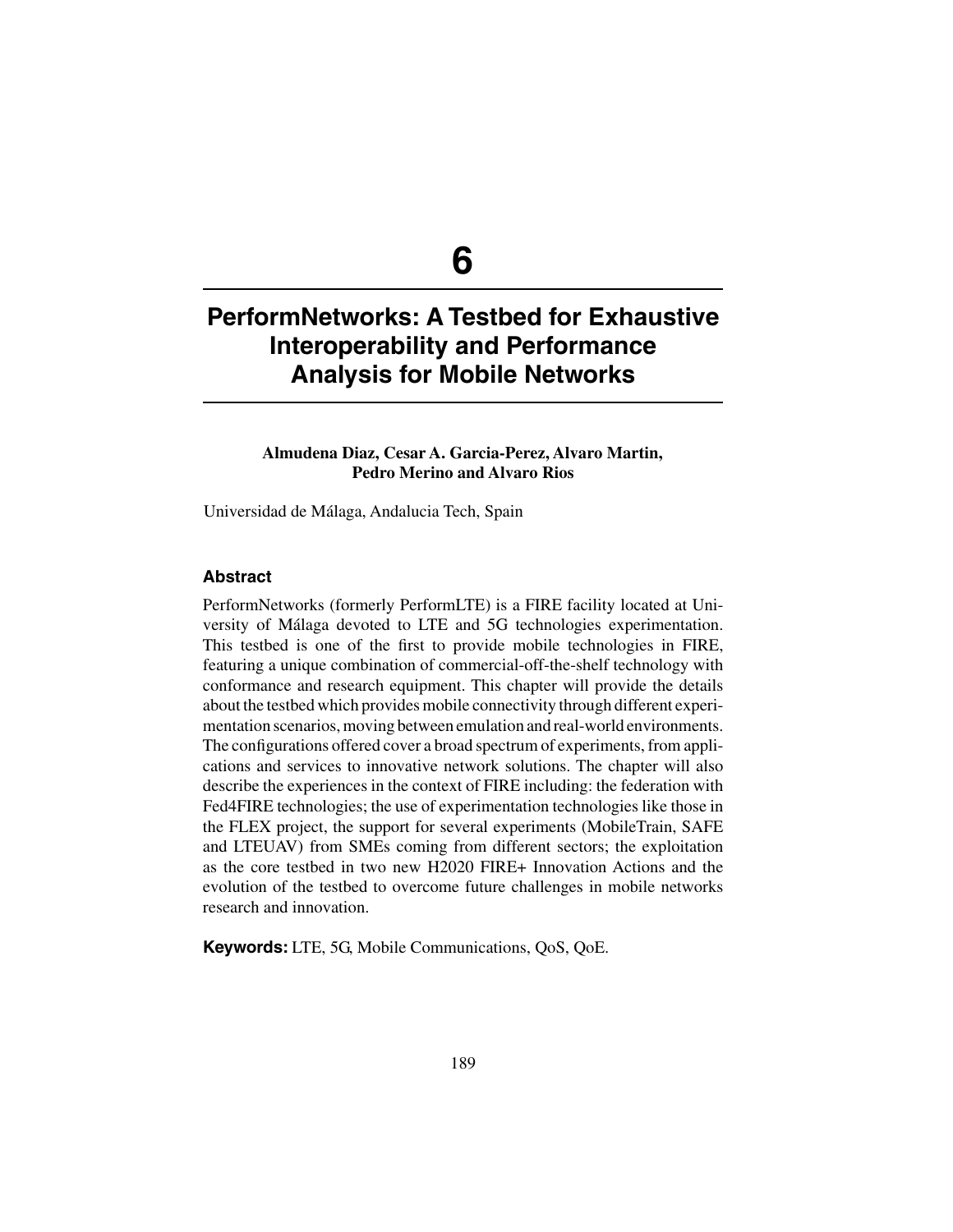# **6.1 Introduction**

 $PerformNetworks<sup>1</sup>$  is a testbed which is building and maintaining an experimentation eco-system, that will provide access to experimenters, to state-ofthe-art mobile technology. Its primary objective is to provide an advanced and realistic experimentation environment for researchers, developers, manufactures, SMEs and mobile operators.

The testbed is intended to address the main trends of current mobile deployments, providing tools to characterize the behavior of networks under different conditions, providing insights into how the protocols and the services can be optimized. It is therefore very important to give developers, mobile operators and manufactures a very accurate view of any component of the network behavior in order to implement the right policies regarding resources management.

PerformNetworks supports developments and the improvement of deployments around mobile technologies through:

- Delivery of a full testing platforms that properly support the configuration of full stack mobile technologies including radio access network, core network and performance measurements.
- Delivery of measurement tools, for discovering the precise impact of radio and core configurations on devices and applications. This is critical for device manufacturers and operators to ensure that applications and devices can take full advantage of the potential offered by upcoming 5G mobile technologies.
- Delivery of advanced results based on the correlation of data collected at different points of the network and at different levels of the protocol stack, to obtain a complete characterization of mobile applications under different radio and core configurations.

PerformNetworks can play many roles in the field of mobile experimentation, as a first approach it can be used as a platform to track-and-trace network configurations and the QoS delivered at the users level. Power consumption is also a major issue in the design of mobile devices and in mobile applications, and also greatly affects the quality of the subscriber experience. Therefore accurate measurements of power consumption in mobile devices are provided.

The testbed also aims to become a reference interoperability platform where manufacturers and researchers can check the interoperability of

<sup>1</sup> http://performnetworks.morse.uma.es/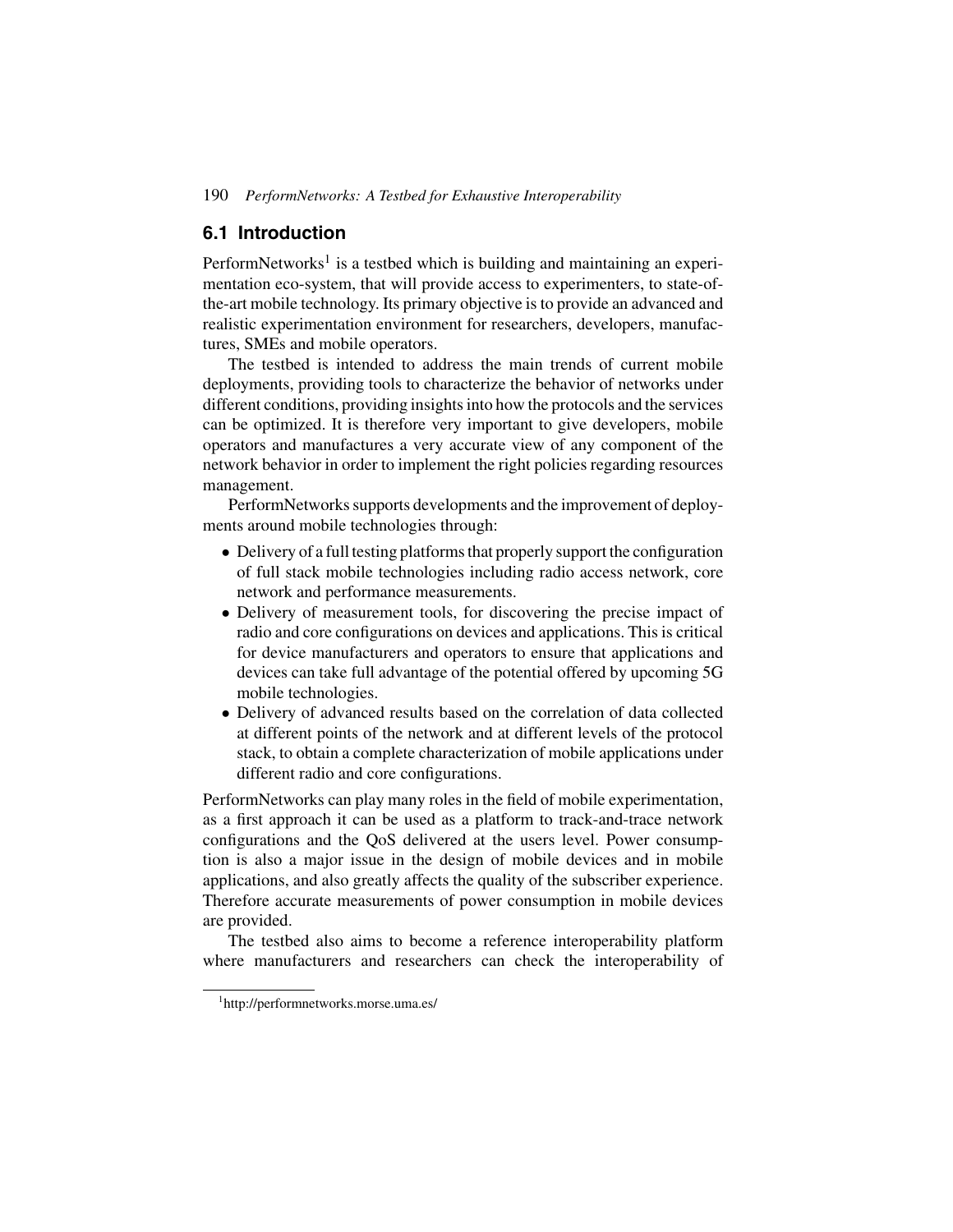commercial and/or experimental solutions. Finally mobile devices are one of the first point of contacts with the new mobile technologies and the testbed supports the interconnection of commercial and experimental devices as well as the installation of external applications.

PerformNetworks has been successfully used in several experiments as part of Fed4Fire project, and is used in several FIRE projects: FLEX, TRIANGLE and Q4HEALTH.

# **6.2 Problem Statement**

The objectives of PerformNetworks are in line with the future technological requirement of 5G networks, which directly relate to User Experience, Device, System Performance, Business Model, Enhanced Service, Management and Operation, as stated in [1].

Now that the mobile Internet has come of age, the main stakeholders and also other small actors need access to realistic and extensive experimentation to ensure the success of their solutions. Simulations and theoretical solutions are not enough to test the performance of their solutions. All too often it is difficult to correlate data from simulations with the real world, this is why our testbed comprises real hardware, such as commercial mobile devices and eNodeB emulators, which include real signal processing, base stations and an EPC (Evolved Packet Core).

Moreover this equipment is very expensive and so unaffordable for researchers, developers or SMEs. The PerformNetwork testbed provides all these stakeholders access to an environment where they can deploy and test their solutions.

Another important fact is that the vast majority of testbed's users have only a limited knowledge of mobile technology. In most cases they are looking to test their solutions in a very realistic mobile scenario, however they do not know how to configure the testbed to meet their testing requirements. This is why consultancy is also an important part of our testbed, we translate their testing requirements into test plans which reproduce the network conditions that are relevant for them.

Finally, even in the case experimenters have the resources and the knowledge to deploy their own testing network it is difficult to deploy real pilots due to spectrum regulations. Besides the technical issues, researchers have to reach agreements with operators who are the owners of the spectrum and might be sceptical about leasing it. This is why we offer three different scenarios. As a first option, the experimenter can use the most controlled and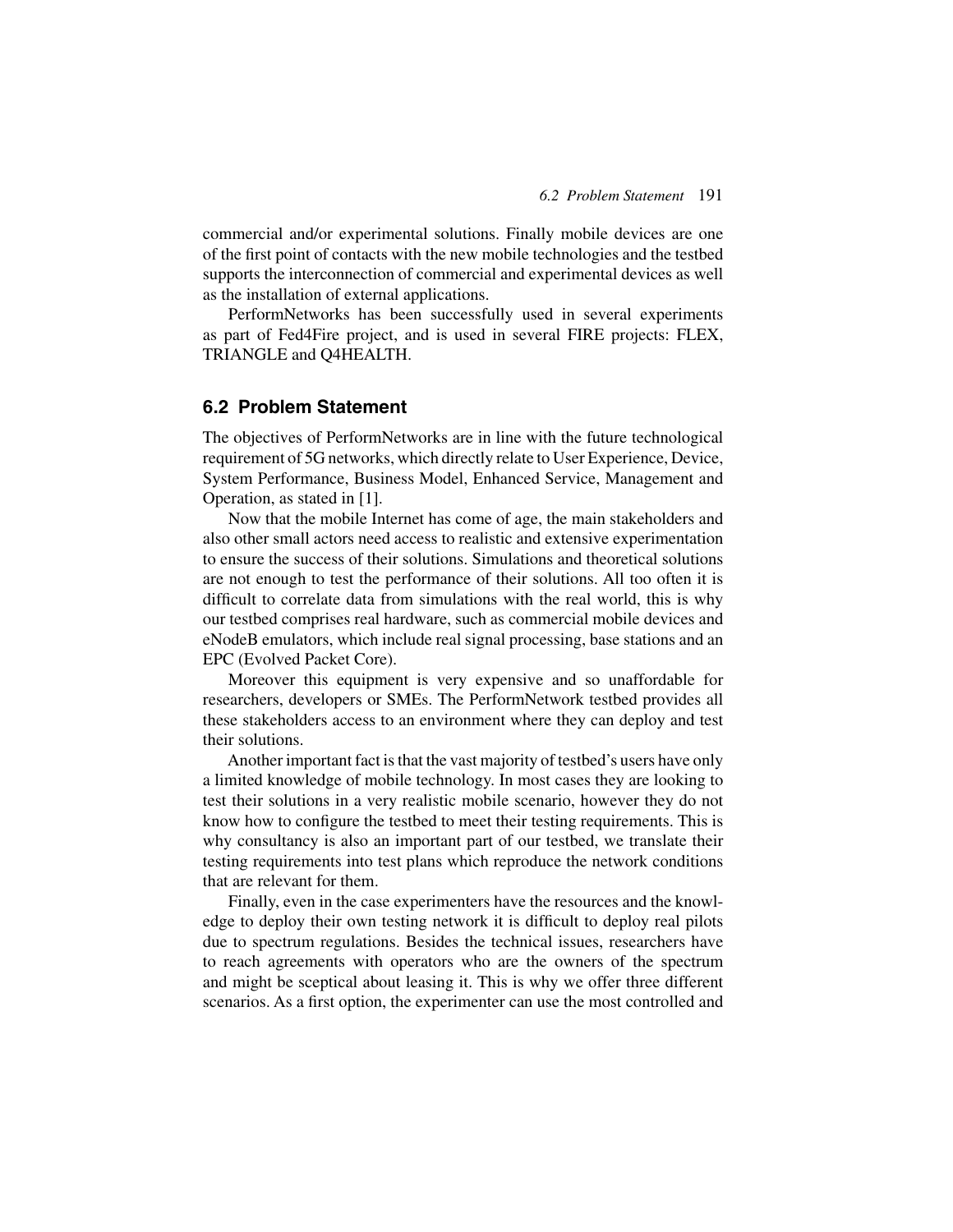configurable platform, a complete proprietary LTE network, built on top of a eNodeB emulator, employed by certified laboratories, where radio conditions can be fully configured and mobility scenarios can be reproduced. Once the configurations have been evaluated in this scenario, the same experiment or new experiments can be validated with real eNodeBs deployed in a proprietary LTE network integrated by commercial eNodeBs and an EPC. In the last scenario, PerformNetworks enables the remote evaluation of the experiments by providing access to on-the-shelf devices connected to LTE commercial networks deployed in Málaga.

# **6.3 Background and State of the Art**

This section provides an overview of the different mobile networks tools and platforms for research and experimentation currently available for experimenters, depicting their capabilities. Firstly, the available tools, an then the commercial solutions, are described. A brief overview of some of the most important European testbeds, devoted to wireless communication, is also given.

#### **6.3.1 Research Tools for Wireless Communications**

There are some tools that can be used for experimentation (besides commercial equipment). The most widely used in research papers are the simulators, mainly ns-3 and Riverbed Modeler (formerly OPNET). Simulators can provide inexpensive, systematic results but the reliability of these results can vary depending on the problem and the tool used.

One of the most common simulation tools is ns- $3<sup>2</sup>$  which includes some functionality for LTE. The support is provided by the LTE-EPC Network Simulator (LENA) [2], an open source module that was designed to evaluate some aspects of LTE systems such as Radio Resource Management, QoS-aware Packet Scheduling, Inter-cell Interference Coordination, Dynamic Spectrum Access as well as simulate End-to-End IP connectivity. The ns-3 framework can be used as an emulator, although the performance results can be limited [3].

Riverbed Modeler (formerly OPNET) is a commercial solution that provides an LTE simulation platform designed according to 3GPP

<sup>&</sup>lt;sup>2</sup>https://www.nsnam.org/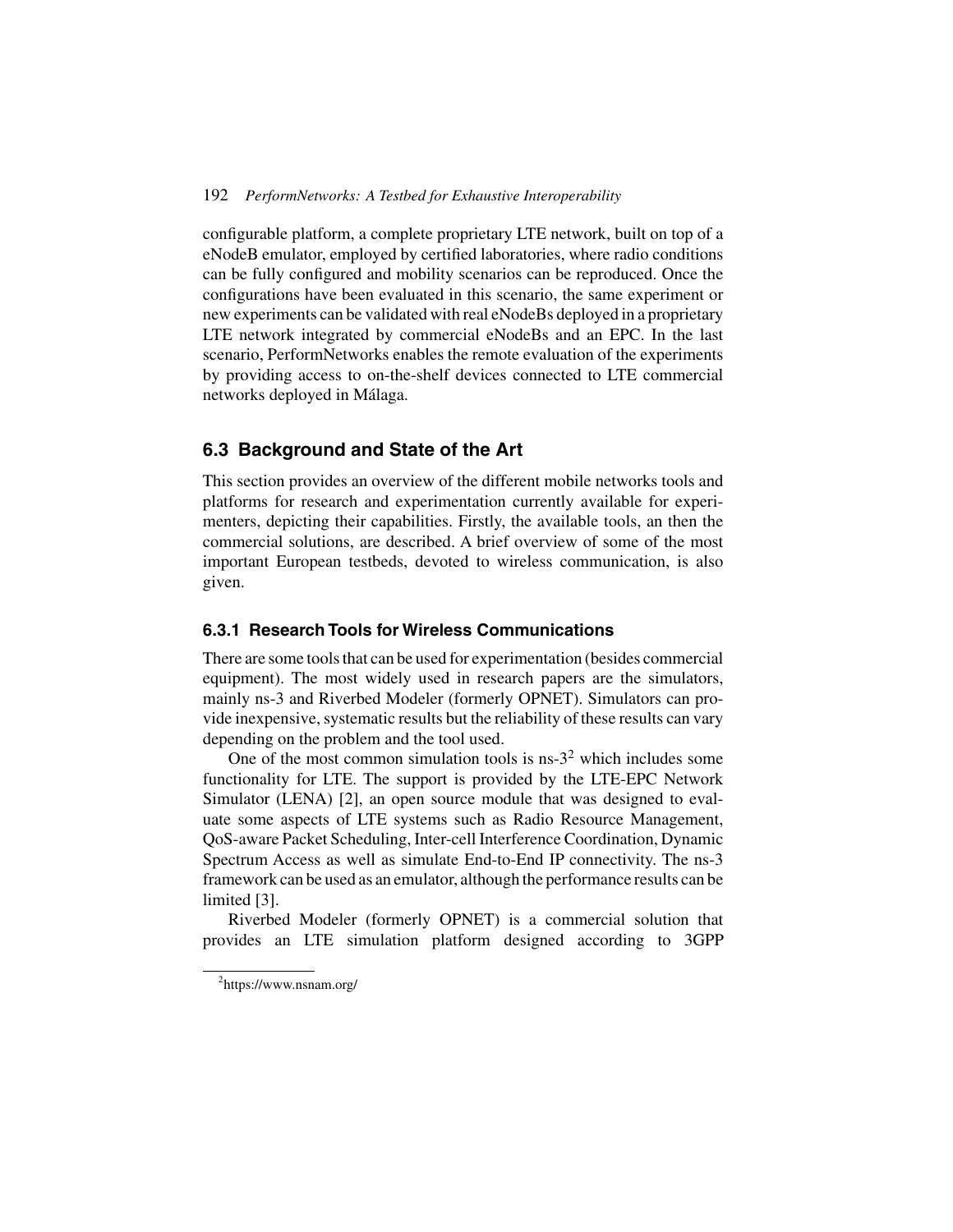Rel. 8 specifications. OPNET implements most of LTE's basic features and also includes powerful statistical evaluation tools.

Open source implementations for Software Defined Radio (SDR) are becoming very popular, the price of the hardware has lowered and the availability and quality of the solutions is better. These types of solutions can provide a realistic environment with total control of the stack, the major drawback to them is the coverage specifications.

Open Air Interface  $(OAI)^3$  wireless technology platform offers an opensource software-based implementation of LTE UE, E-UTRAN and EPC, compatible with many different SDR solutions such as ExpressMIMO2, USRPs, BladeRF and SodeRa. The solution was created by Eurecom<sup>4</sup> and is now managed via the OAI Software Foundation (OSA). OAI includes tools to configure, debug and analyze several aspects of LTE layers and channels and can interact with commercial equipment [4].

Another solution gaining popularity is the LTE libraries (srsLTE and srsUE)<sup>5</sup> designed by Software Radio Systems  $(SRS)^6$  compatible with SDR applications and covering compliant with the 3GPP Release 8. The srsLTE library provides common functionality for LTE UE and eNB with support, when available, of the VOLK acceleration libraries. srsUE is based on srsLTE and provides the basic functionality of an LTE UE.

The emulator equipment can provide very realistic results operating with commercial devices whilst maintaining a high level of reproducibility in the results. This type of equipment normally provides end to end functionality and sometimes can also include the effects of the channel. The major drawback is the price of the solutions which is very high and the focus on the radio access which limits interoperability with the EPC network. These emulators are traditionally provided, to be used in design verification, conformance testing and/or signaling protocol testing.

For instance the E7515A UXM by Keysight Technologies<sup>7</sup> is conformance testing equipment for Release 10 LTE devices. UXM allows users to validate the functional and RF performance of their UEs, providing end-to-end LTE-Advanced connectivity as well as a highly configurable network and radio access parameters. The unit is capable of providing data rates of up to 1 Gbps

<sup>3</sup> http://www.openairinterface.org/

<sup>4</sup> http://www.eurecom.fr/en

<sup>5</sup> https://github.com/srsLTE/srsUE

<sup>6</sup> http://www.softwareradiosystems.com/

<sup>7</sup> http://www.keysight.com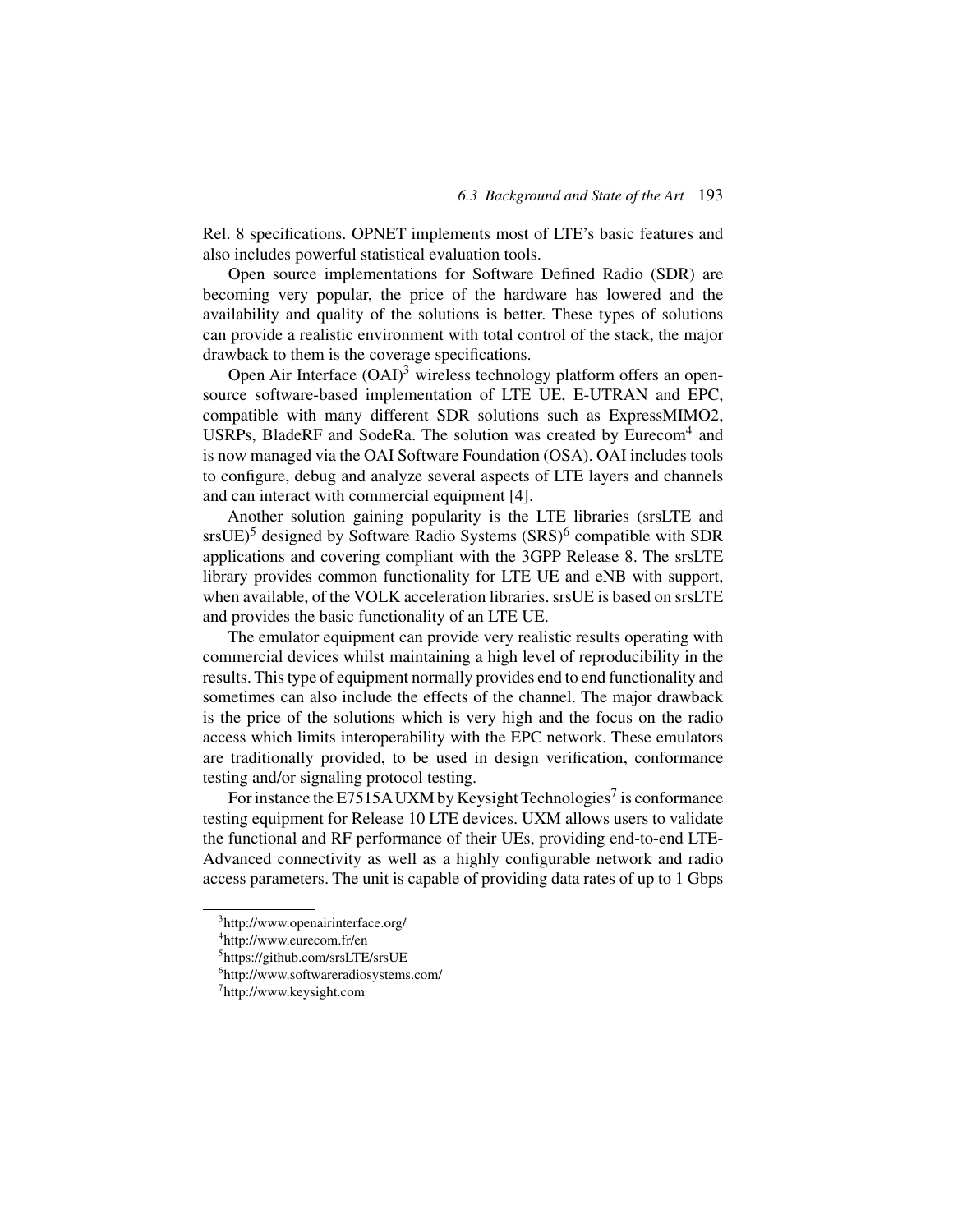in downlink, multiple cells, carrier aggregation, MIMO and fading emulation all provided in a single box.

An example of a signaling protocol tester is CMW500 by Rohde & Schwarz<sup>8</sup>, which provides developers of wireless devices access to a radio access network emulation, including a network operability test. This equipment offers MIMO 2X2, multi-cell and data rates up to 150 Mbps in the downlink and is able to support other technologies such as 2G, 3G and Wi-Fi.

#### **6.3.2 Wireless Testbed Platforms**

There are many different platforms available for mobile experimentation, like [5], where European 5G platforms are described. In the context of FIRE, there are three main testbeds: Fuseco, NITOS and w-iLab.t. The role of ORBIT is also very important as it provides one of the most common experimentation frameworks, OMF. The ORBIT testbed $9$  is a wireless network emulator for experimentation and realistic evaluation of protocols and applications. ORBIT provides a configurable mix of both cellular RATs (WiMAX and LTE) and Wi-Fi, together with Bluetooth, ZigBee and SDR platforms.

Fuseco Playground<sup>10</sup>, by Fraunhofer, is an open testbed for  $R&D$  of mobile broadband communication and service platforms. Fuseco integrates several RATs (DSL/WLAN/2G/3G/LTE/LTE-A) together with M2M, IoT, sensor networks and SDN/NFV. This testbed can be used directly at the Fraunhofer premises in Berlin, and in many cases, remotely.

The NITOS Future Internet Facility [6], is a testbed which provides support for research into wired and wireless networks. NITOS provides a heterogeneous experiment environment, including Wi-Fi, WiMAX, LTE and Bluetooth wireless technologies, SDR, SDN and sensor networks. The NITOS testbed can be used remotely.

 $w$ -iLab.t<sup>11</sup>, by iMinds, is a wireless testbed for the development and testing of wireless applications. w-iLab.t offers two different LTE networks for testing, including both ip.access femtocells and SiRRAN EPCs. Furthermore, this testbed provides Wi-Fi, sensor node and cognitive networking experiment platforms. w-iLab.t testbed is accessible remotely.

<sup>8</sup> https://www.rohde-schwarz.com

<sup>&</sup>lt;sup>9</sup>http://www.orbit-lab.org/

<sup>10</sup>https://www.fokus.fraunhofer.de/go/en/fokus testbeds/fuseco playground

<sup>&</sup>lt;sup>11</sup>http://ilabt.iminds.be/iminds-wilabt-overview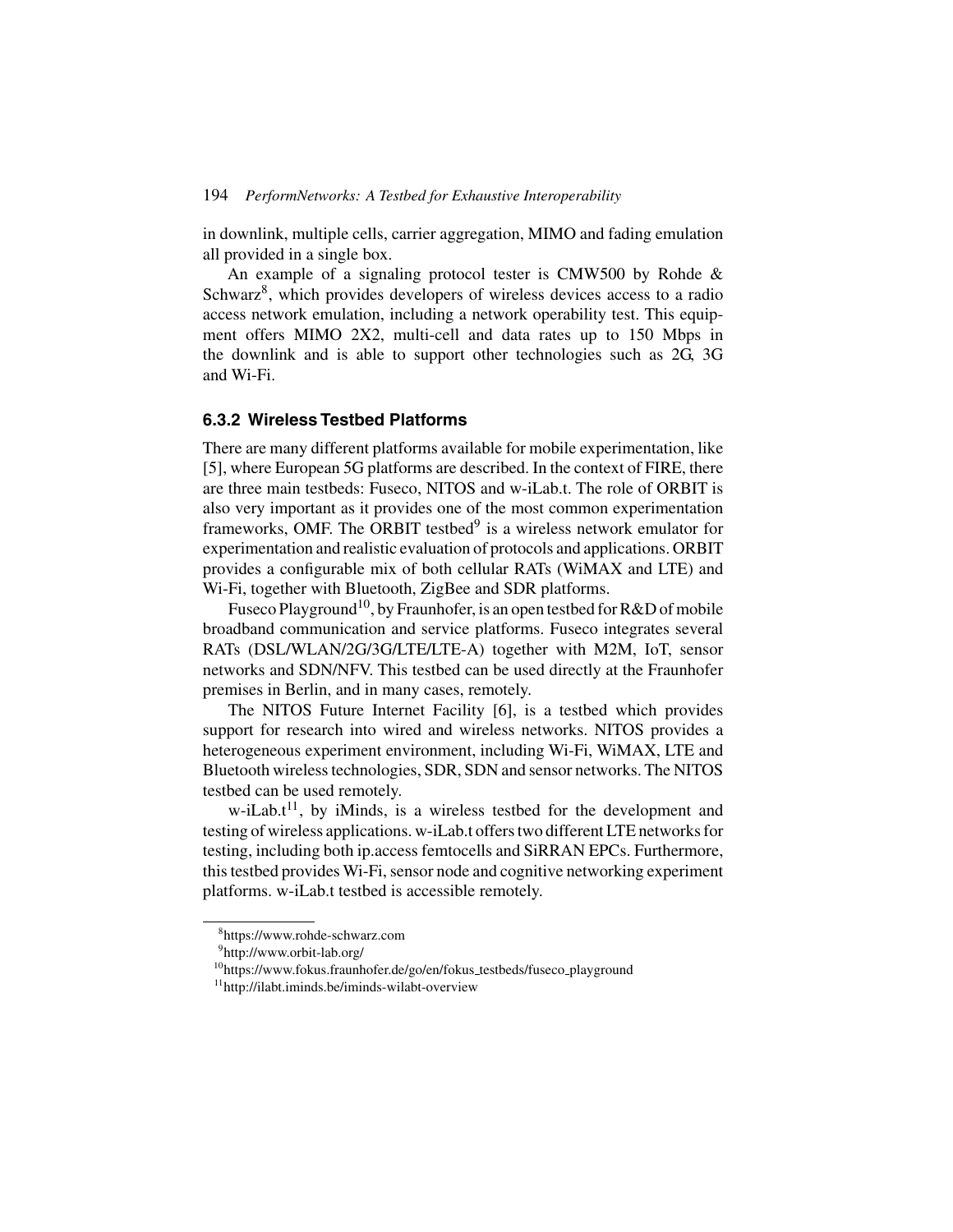# **6.4 Approach**

Since its inception the focus of the PerformNetworks testbed has been to provide access to the researchers with the wide array of tools present in a commercial scenario without losing the control and configuration options available in the academic world. With this approach the testbed's users gain two advantages over the deployment of the simulators usually used in the scientific realm. On the one hand, thanks to the use of commercial equipment the researchers have the same level of access as the network operator and can perform realistic tests without the simplifications and assumptions that are part of using simulators in the experiments. On the other hand the researcher maintains all the flexibility of access to every layer of the network without fear of disrupting the normal operation of a commercial operation setup.

This flexibility usually imposes an additional burden on the researcher tasked to interconnect and configure all the nodes of the test network. So, having experienced these problems first hand, the testbed team has created a set of sensible defaults and ready-to-use configurations so researchers, while still being able to change the network as needed, only have to focus on the important parts of their tests.

The way to achieve this relies on the interchangeability of most of the components available to researchers and is based on the experience and knowledge accumulated by the testbed operators during the initial setup and the many experiments running over it. Based on the feedback from researchers, the testbed team can suggest architectures and configurations that best adapt to a specific experiment, run while maintaining a low-level complexity for the parameters that falls outside the scope of the experiment. This in turn guarantees an optimal performance.

Figure 6.1 outlines the architectural components a researcher may choose to use in his experiments:

• A commercial *Evolved Packet Core* (EPC) from Polaris Networks<sup>12</sup> with all the entities upgraded to the 3GPP standard Release 11. The experimenter has direct access to the *Mobility Management Engine* (MME), *Serving Gateway* (SGW), *PDN Gateway* (PGW), *Home subscriber server* (HSS), the *Policy and Charging Rules Function* (PCRF), and the new entities *Access Network Discovery and Selection Function* (ANDSF) and the *Evolved Packet Data Gateway* (ePDG).

<sup>12</sup>http://www.polarisnetworks.net/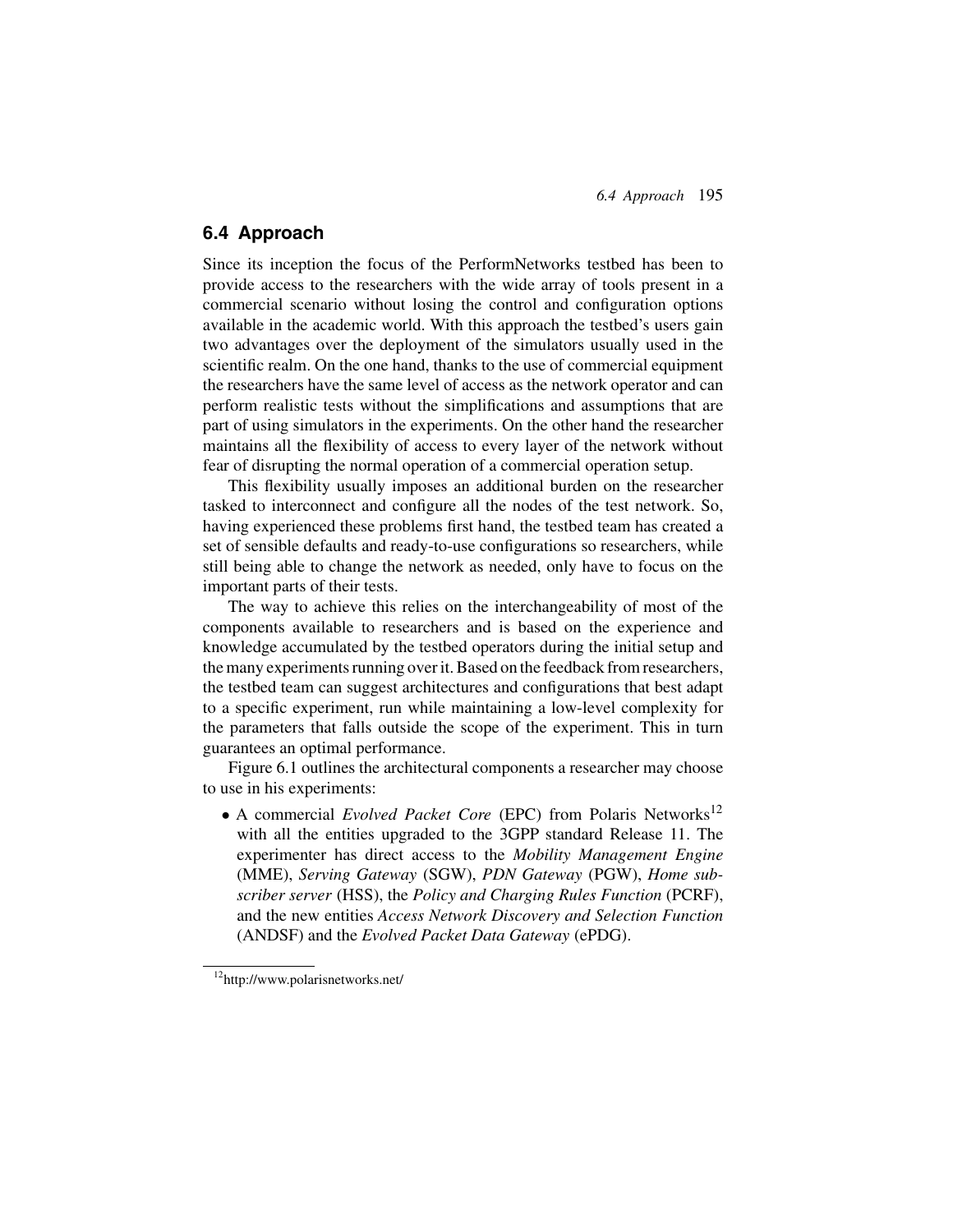- A virtualization server where the experimenter can deploy several virtual machines and interconnect them in an arbitrary way to increase the complexity of the setup. One typical use of this component is to install network software, for example *Open vSwitch*, to route the traffic to and from the EPC with different priorities.
- Commercial small cells to be used as *eNodeB.*
- Several *Software Defined Radio* (SDR) cards that can be used as *eNodeB* with the appropriate software, like *OpenAirInterface*, in case the researcher requires access to the code running the nodes.
- The *T2010 Conformance Tester* from Keysight Technologies which is used by mobile manufacturers worldwide to precisely measure the radio performance of new devices. The ones present of the testbed have been modified, as described in the following sections, to provide standard connectivity to commercial core networks, offering full end to end experimentation scenarios.
- An array of attenuators, RF switches, channel emulators and equipment to measure power consumption in the device under test.
- Various COTS UE with Android and Linux operating systems where researchers can install their own apps and programs.

Using this equipment the testbed offer to experimenters an iterative approach. The experimenter can go to the fine tune of the components of the network



Figure 6.1 PerformNetworks architecture.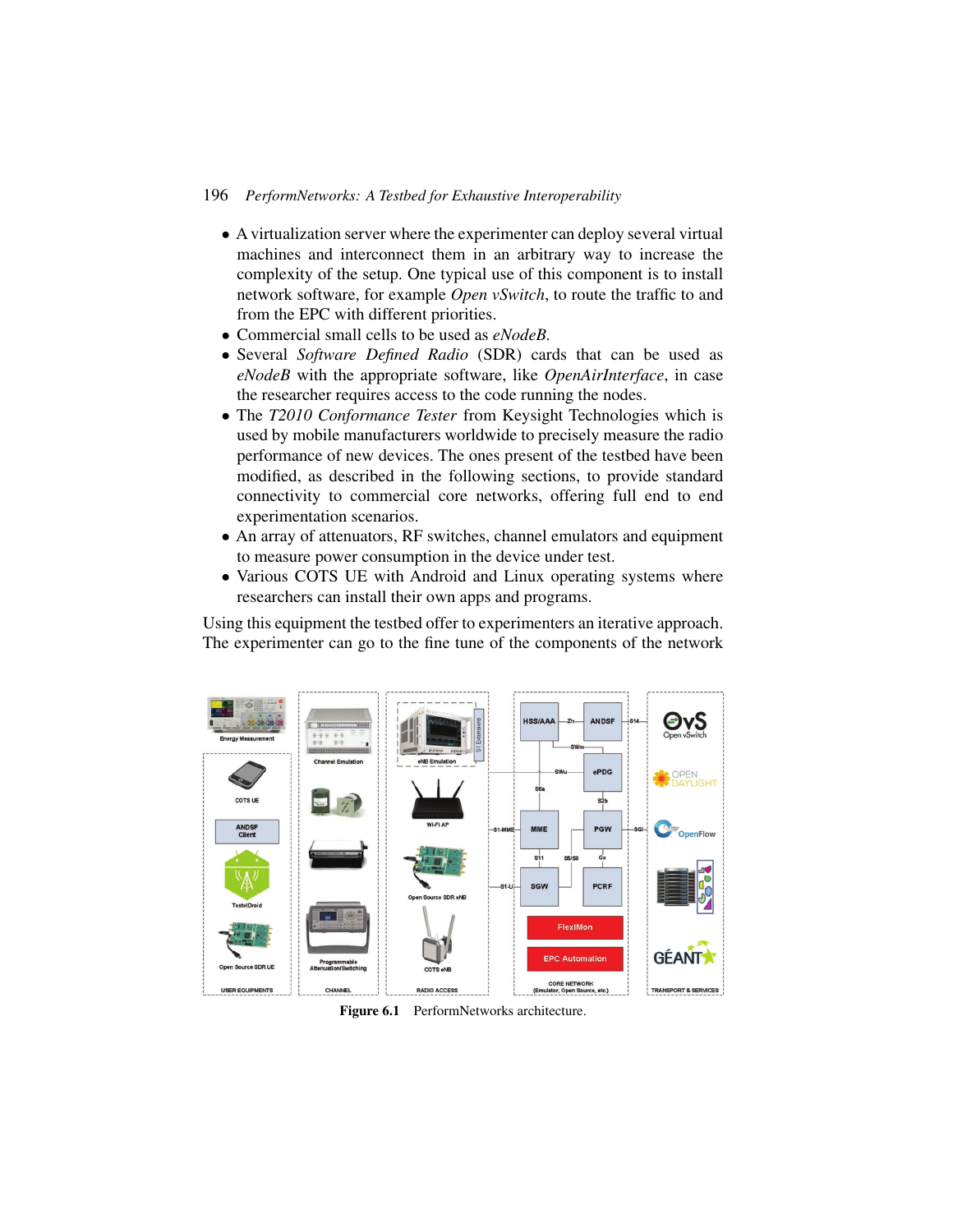including the effects of the channel on a controlled environment using conformance testing equipment. In these scenarios they can obtain reproducible and systematic results maintaining a realistic environment where they can use commercial UEs and EPCs. In a more advanced stage of their research experimenters can validate their approach employing an indoor deployment, using commercial base stations to have an idea on how their solutions could perform on the operator networks but also using eNB based on SDR if they need modifications on the radio access stack. Finally researchers can use commercial deployments to measure the performance on real networks but also obtaining information on several KPIs of the radio access.

#### **6.5 Technical Work**

An important part of the technical work on the PerformNetwork testbed has consisted in the interconnection of the different equipment, the use of heterogeneous equipment hardens the interoperability. Several tools have been also designed for the use of the testbed. In this section a modification to the T2010 conformance testing equipment to support standard S1 interface is described. Fleximon is an interoperability tool designed to provide remote monitorization of communication interfaces. There have also been some developments to provide support for some federation technologies such as OMF resource controllers or aggregate managers.

# **6.5.1 T2010 Standard S1 Interface Extension**

The *T2010 Conformance Tester* by Keysight Technologies allows manufacturers to test LTE end-to-end connections in a highly configurable way. Its primary function is to ensure new UE models adhere to the *3GPP* standard, but it can also be used to test non-ordinary conditions such as different power profiles, fading scenarios or exotic resource assignment. The *T2010* measuring capabilities are concentrated in the lower level of the stack, but it also implements most of the eNodeB protocols as well as a basic EPC emulation, so the UE being tested acts as if it is connected to a real LTE network.

The objective of the *T2010 Standard S1 Interface Extension*, developed at the University of Malaga within the framework of the *FlexFormLTE* project, was to extend the functionality of the T2010 with a standard *S1* interface so the user would be able to choose between the limited emulated *EPC* or connect to a fully functional external one. A complete *S1-MME* module was created, with hooks to the existing interfaces of the T2010 so control and user planes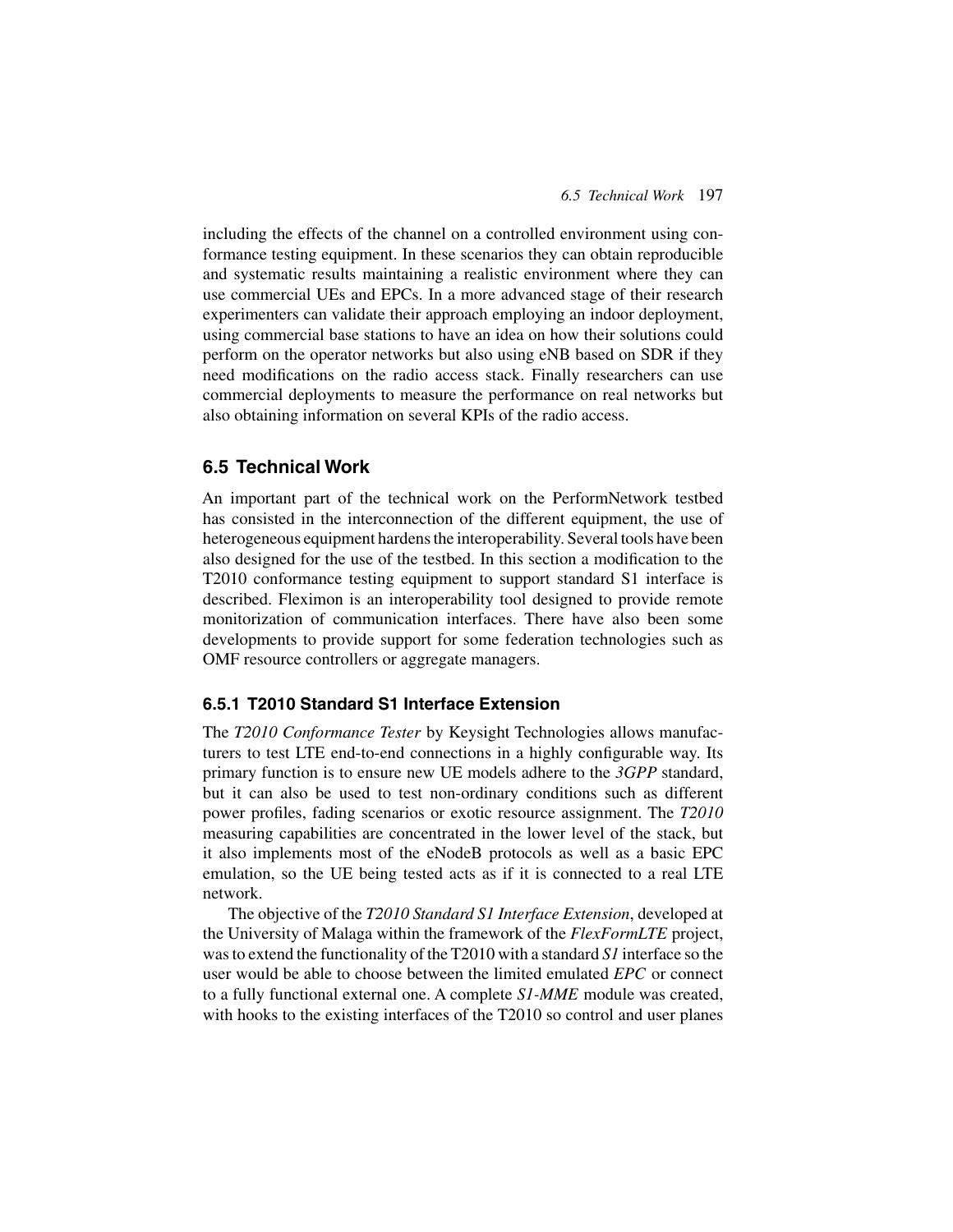are created in the upper levels while maintaining the radio connection to the UE controlled by the equipment.

Thanks to the extension developed within this project the testbed now has a powerful new tool, combining the feature-rich T2010 physical and radio configuration with a realistic connection to a commercial *EPC*.

#### **6.5.2 Fleximon**

One of the main challenges a mobile network researcher faces during a experimentation campaign is how to extract signaling information from the components without disrupting the normal operation of the system. The control software usually only reports an aggregate of the events that have been recently fired in the network without detailed information about the data passed between the entities involved. One way to obtain this information is to capture all the traffic in a specific interface of the EPC, but the operator is usually reluctant to give the researcher access to their internal network and the amount of data captured this way can be overwhelming. *FlexiMon* is a tool within the scope of the FLEX project designed with this scenario in mind. The objective is to provide the network operator with a tool that opens a data path to the experimenter without modifying the network workflow, and gives the researcher a powerful platform where he/she can develop monitoring and statistic analysis software for that data.

It comprises two independent modules, written in C++ to lower the penalty hit in performance and with portability between different systems as a requirement. The first module, aptly called *FlexiCapture*, runs in any device with access to the network interface between one *eNodeB* and its corresponding MME. From there it identifies the traffic of protocols configured by the researcher (currently *SCTP*, *GTP*and/or *S1AP*) without altering the flow of data between the two entities.Acopy of any matching packet is then relayed to the other module called *FlexiView*, which is running in the researcher's desktop, to be processed. *FlexiView* can save the traffic it receives in *pcap* format for future analysis with any standard tool like, for example *Wireshark*13, but its main feature is an API which can be used to implement any real time processing in the traffic. With it a researcher can easily extend the monitoring capabilities of the application as if it were running inside the operator network. Also, to fully integrate this tool within the framework used in several *FIRE* projects, there is also the possibility to send the measurement results to an *OML* server for storage in a database.

<sup>13</sup>https://www.wireshark.org/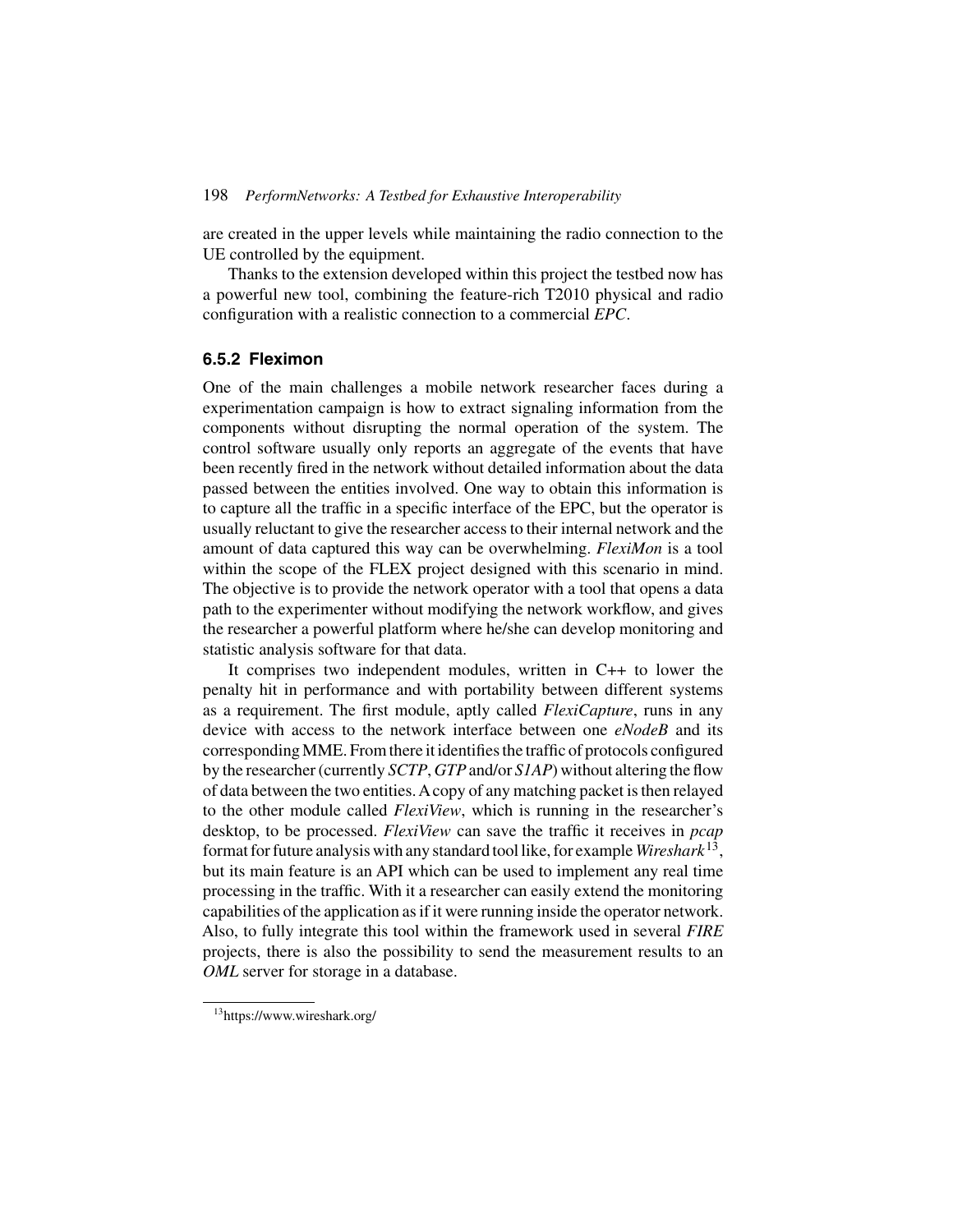The following is a not intended to be an exhaustive list of modules which have already been implemented using this API:

- Identification and monitoring of an specific user as soon as it connects to the network.
- Amount of data and throughput of each user being monitored.
- Basic sanity checks in the *GTP* and *SCTP* protocols using the periodic *echo request* and *responses* used in them
- Several performance figures in the *S1* interface such as attach procedure duration, dedicated bearer creation success rate, etc.

#### **6.5.3 TestelDroid**

UE devices in PerformNetworks run Testeldroid [7], our custom tool for monitoring device performance parameters and data traffic, to collect experiment data. We have modified Testeldroid so that it sends that information as an OMF stream to an instance of an OML database which we are also running in our testbed.

TestelDroid is a passive monitoring software tool for Android devices. This tool collects not only simple metrics such as throughput, but also radio parameters such as received signal strength, radio access technology in use, the actual IP traffic and more to obtain a fully detailed picture to help characterize the traffic performance of mobile applications.

#### **6.5.4 FIRE Technology**

Currently, the experiment control is done through an OMF experiment controller (EC) deployed on one of our nodes. This controller can be accessed via SSH. We have also deployed a web frontend to the experiment controller called LabWiki [8], created by NICT $A^{14}$ .

As described the PerformNetworks testbed has a moderate number of specialized pieces of equipment. Most of this equipment offers an interface based on SCPI (Standard Commands for Programmable Instruments), which is used to control its operation through a Resource Controller (RC) which triggers the configuration commands to the instruments. An specific Resource Controller for SCPI instruments have been developed, which is based on an XML definition that provides a mapping between high level functionality of the instruments and SCPI commands. However to support our latest equipment the Resource Controller available through the official distribution of the OMF

<sup>14</sup>https://www.nicta.com.au/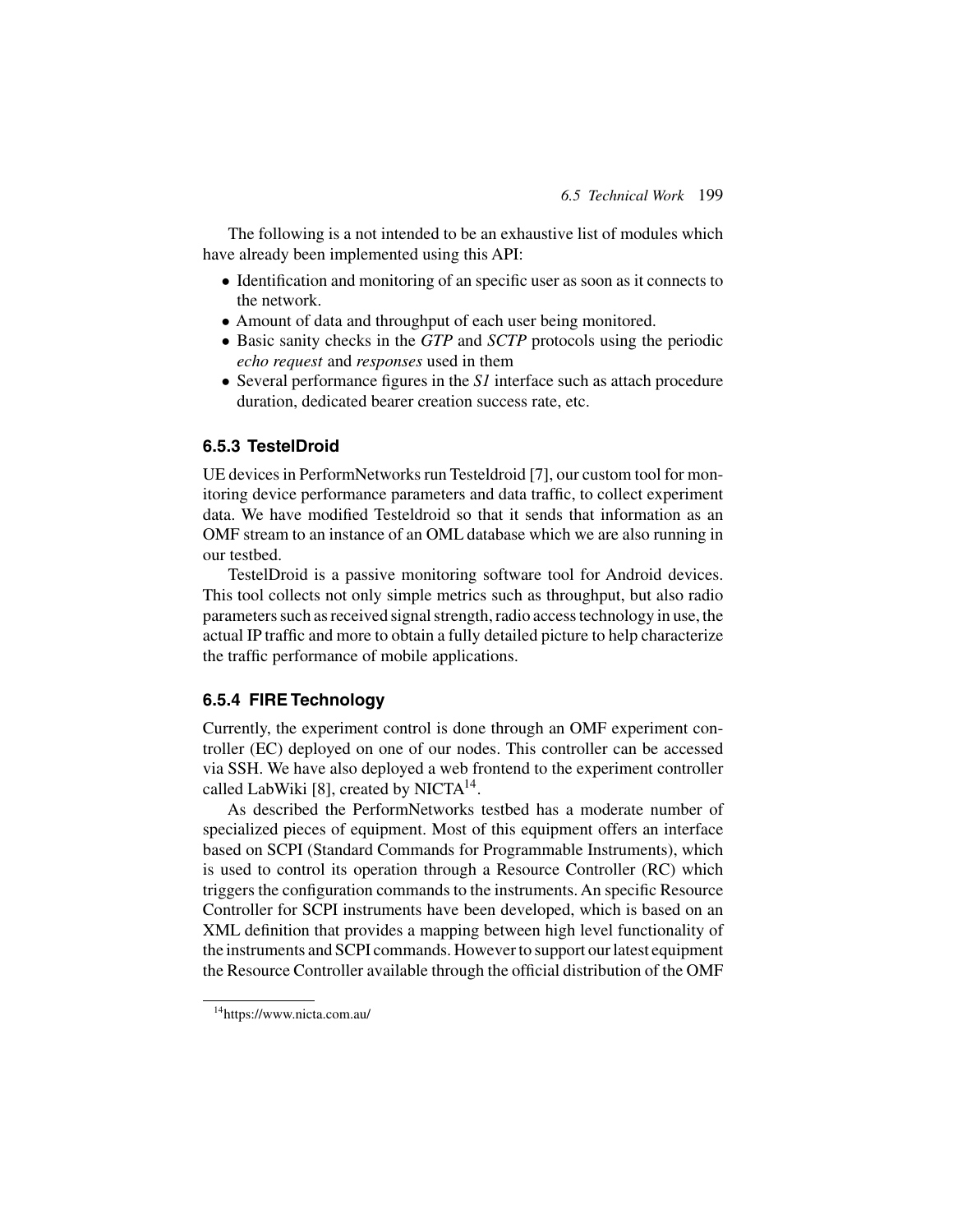framework has been used, this will simplify the integration of future versions of the OMF framework. For the pieces of equipment that do not support this interface specific configuration scripts, that are also issued via a standard RC, have been designed.

PerformNetworks has deployed GCF, an implementation of SFA AM (Aggregated Manager) created by  $GENI<sup>15</sup>$ , as its solution for resource discovery and provisioning. Due to the nature of the testbed, consisting mainly in specialized hardware, reservation is manual and exclusive, i.e. only a single experiment can be run on top of it at any one time.

The AM provides a federated SSH access to the Experiment Controller (EC) of the testbed. Resource description is done via RSpecs. The current RSpec definition of the testbed provides a monolithic specification of the EC of the testbed. This definition can be used to gain SSH access to the EC of PerformNetworks using, for example, the jFed Experimenter GUI tools.

The EC also contains the reference experiments described in OEDL. The experimenters can modify and launch their customized experiments using OMF EC procedures available in the EC. Figure 6.2 provides a general picture of the orchestration framework deployed in the PerformNetworks testbed.

#### **6.6 Results and Achievements**

The PerformNetworks testbed has been integrated in several of the EU FIRE initiatives. The first integration of the platform was performed in Fed4Fire where the PerformLTE testbed was federated to be exposed to third parties as well as remotely operated. This federation was initially based on an SCPI-enabled resource controller for industrial equipment [9] developed by the MORSE group and the provision of an aggregate manager and several experiment controllers to enable remote ssh access to external users.

#### **6.6.1 SME Experiments**

In the context of Fed4FIRE several SMEs have run their experiments on PerformNetworks, gaining access to highly complex and expensive equipment which they have used to improve their businesses. Some of these experiments are MobileTrain, SAFE and LTEUAV.

**MobileTrain** was an experiment executed by Naudit<sup>16</sup> and consisted in several test campaigns to improve their QoS tools using packet-train [10]

<sup>15</sup>https://portal.geni.net/

<sup>16</sup>http://www.naudit.es/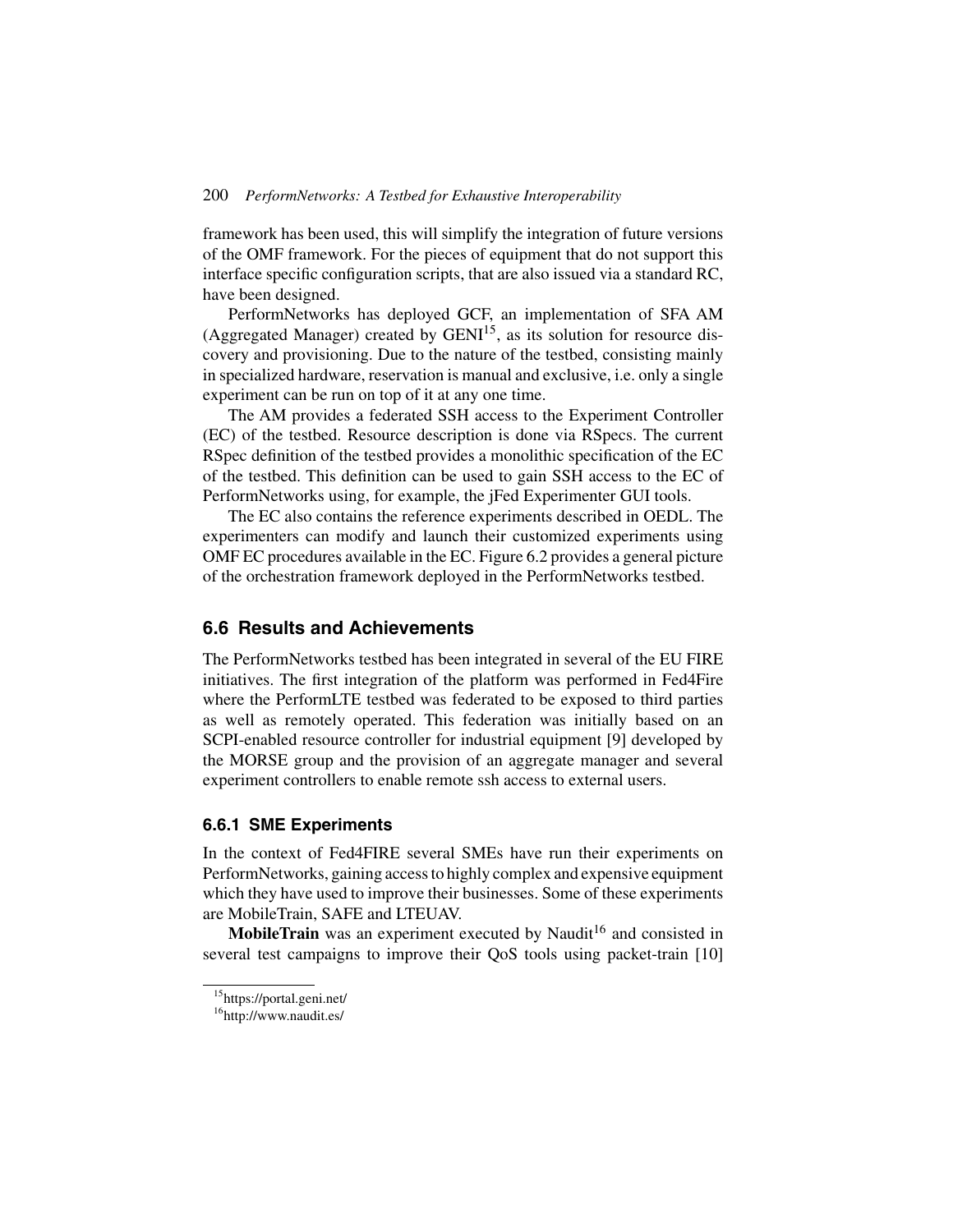#### *6.6 Results and Achievements* 201



Figure 6.2 PerformNetworks orchestration architecture.

measurement techniques. The setup was based on the T2010 emulator that provided the LTE connectivity with a dedicated stratum 2 Precision Time Protocol (PTP) which was deployed for this experiment to obtain more accurate one way delay measurements.

**SAFE**, an experiment run by  $\text{RedZinc}^{17}$ , was motivated by the need to study the performance of LTE-transmitted video in emergency situations. The video was streamed live via a wearable platform designed by the company. They also had developed an engine to produce QoS enforcement in the network which was integrated, during the experiment, with the IMS interface of the testbed's core network. This experiment used an Alcatel Lucent *picocell* prototype that was employed in scenarios that required dedicated bearer establishment (generated via the Rx interface of the EPC) and the T2010 conformance testing equipment to emulate scenarios with mobility. As a result of the experiment, RedZinc were able to develop their own Rx driver to communicate with standard core networks and they obtained a first optimization of

<sup>17</sup>http://www2.redzinc.net/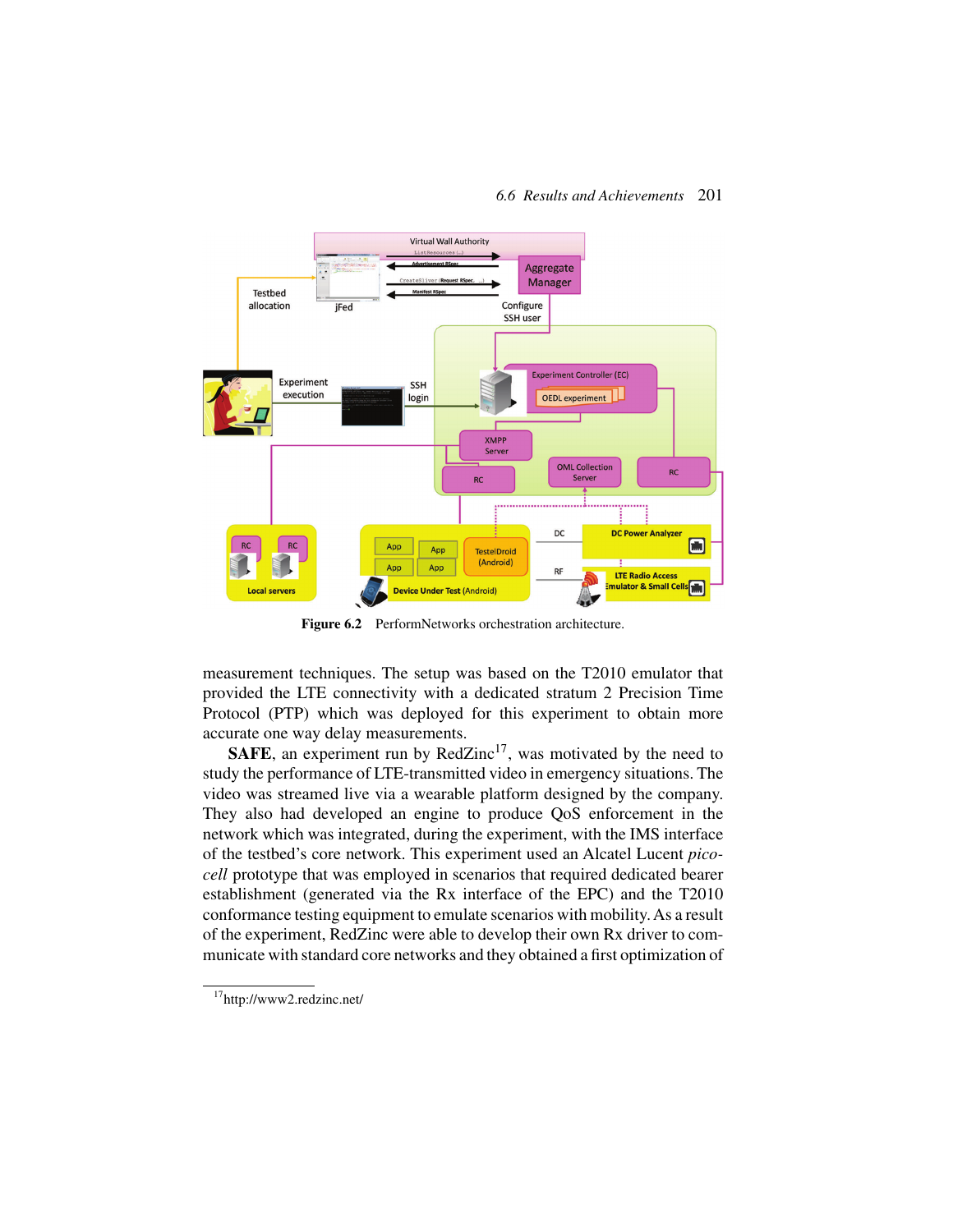their BlueEye platform over LTE networks. Furthermore SAFE was the origin of a subsequent collaboration between RedZinc and MORSE that resulted in the Q4Health project<sup>18</sup>.

**LTEUAV** was run by Aeorum<sup>19</sup>, a company that develops solutions based on computer vision, unmanned vehicles management and artificial intelligence. Several of these solutions are based on Unmanned Aerial Vehicles (UAV) and the focus of the experiment was precisely to optimize of the communications for these types of scenarios. The main problem the company encountered was the optimization of the video streaming captured from the UAVs so, to improve the performance, they used mobile communications as well as the traditional radio frequencies communications available in these scenarios. To improve the video streaming several test campaigns were undertaken using the T2010 emulator as a controlled reproducible environment. The experiment consisted in optimizing of the different video parameters, such as video feed resolution, frame rate and encoding, based on the response of the video under certain channel conditions such as LTE signal strength and the speed of the UAV (emulated by the Doppler effect).

#### **6.6.2 FIRE Projects**

PerformNetworks is used in several FIRE projects. It is integrated into the FLEX project, which was specifically oriented towards LTE and 5G experimentation. The testbed was also federated with the FLEX technology with the development of an LTE.rf controller for the T2010, which was extended to support standard S1 communications, and the EPC. With these new capabilities, the PerformNetworks testbed was used to perform interoperability testing with the different pieces of equipment present in other testbeds of the project so as to identify any potential problems. This resulted in an interoperability report which presented all the results and suggested guidelines to improve the definition of experiments involving different FLEX platforms.

In 2016 two new innovation actions using PerformNetworks have been accepted, the results of which will be a testbed improvement to accelerate time to market of products from companies in different sectors. One of these actions is the *Triangle* [11] project (described with more detail in chapter REFERENCE TO TRIANGLE CHAPTER). In this project PerformNetworks is going to be evolved to support different experimenter profiles, trying

<sup>18</sup>http://www.q4health.eu/

<sup>19</sup>http://aeorum.com/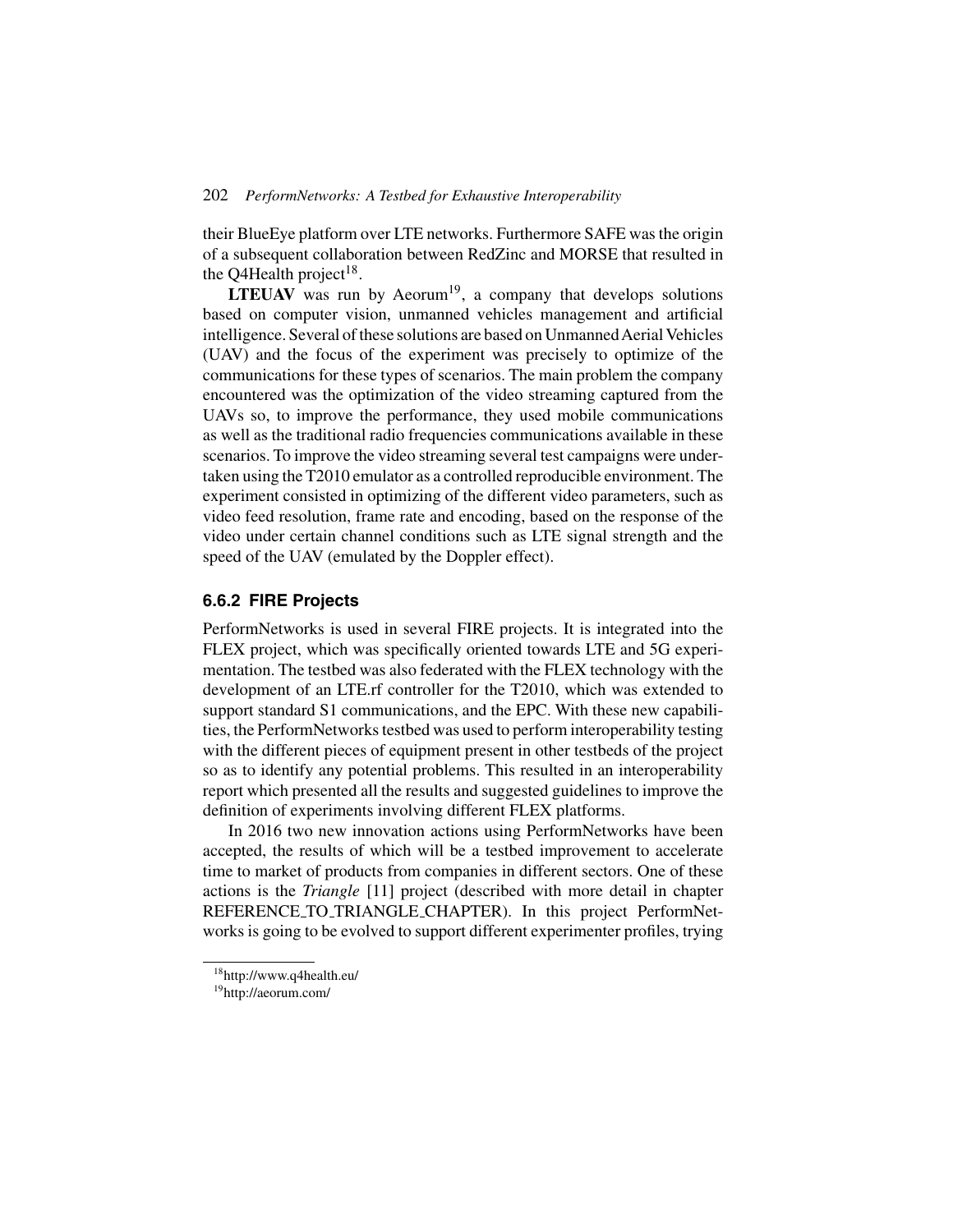to provide them with useful tools in a language they can understand. The project focuses on 5G certification so several extensions to the testbed are foreseen, such as the introduction of LTE Release 12 equipment, supporting very high throughput, the interconnection of certification equipment with commercial core networks via Software Defined Network enabled switches and the exploration of dual connectivity to support heterogeneous wireless communications. The other action is the *Q4Heatlh* [12] project (described in more detail in chapter REFERECE TO Q4HEALTH CHAPTER) which is the natural continuation of the Fed4FIRE experiment SAFE. In Q4Health PerformNetworks will be extended to support ultra low latency services by combining NFV and SDN techniques, the EPC has been upgraded to support Release 12/13 features such as seamless handover with non 3GPP technologies or MME relays, and a new optimized version of the RedZinc BlueEye platform is expected to be ready by the end of 2018.

#### **6.6.3 Research Activities**

PerformNetworks is also used by the MORSE group with research an academic purposes. The research activities are developed for many different reasons, gathering requirements for future releases of the testbed, improving the experimental interfaces and optimization and characterization of mobile networks.

The exploration of new functionality for the testbed has resulted in different research contributions. In order to improve the support for mission critical communications in the testbed by means of Commercial-Off-The-Shelf (COTS) technology, the use of the standards were analyzed on [13], driven by the particular use case of LTE communications for railway signaling. In this paper the requirements for railway communications which include traffic prioritization, broadcast services, location dependent addressing, etc. were analyzed, providing standard alternatives when available, and providing a quantitative analysis of the fulfillment of these requirements. In [14] the future standard architecture for IoT applications is analyzed, covering aspects such as the addressing, energy consumption, and congestion avoidance.

In [15] a framework for VoIP measurement analysis, including MOS estimation based on Perceptual Evaluation of Speech Quality (PESQ), RTP processing and more, was developed and used to extract voice measurements from test campaigns involving the public Spanish high speed railway. This tool has been also used in cooperation with Spanish operators wishing to have a characterization of their network and its basic extraction engine, named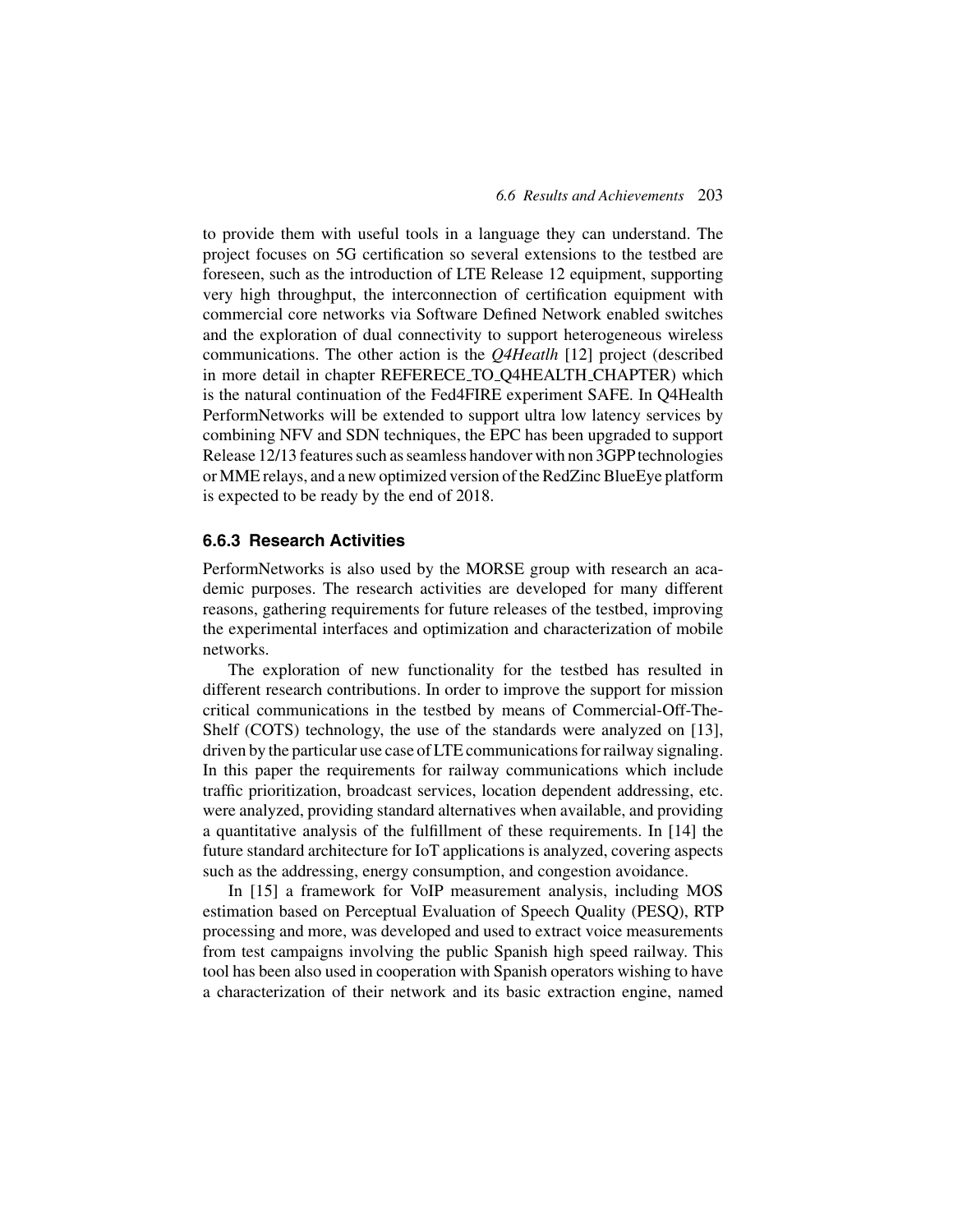TestelDroid, is available on the Google Play Store<sup>20</sup>. A more detailed analysis was performed in [16], that was not only limited to voice calls (around 400 calls were performed) but also included FTPand ping measurements providing a comparison between two Spanish mobile operators.

From the results of these measurement campaigns the limitation of using third party networks became clear. Operators were not willing to open up their networks so more complex measurements could be taken, and even less inclined to setup their equipment to optimize certain services. A campaign of measurements to see the performance of prioritized railway signaling traffic over live networks giving coverage for high speed trains was studied and finally in the context of the Tecrail<sup>21</sup> project a setup to perform such measurements was designed. An agreement with an Spanish operator was reached and Alcatel Lucent provided LTE base stations which were deployed along the railway tracks. These base stations were connected to the PerformNetworks EPC, giving access to all the measurements on the network and also enabling the configuration of a service level agreement for the different services under test by means of the establishment of dedicated radio bearers on the network. Additionally an emulated European Train Control System (ETCS) service, designed by AT4 Wireless<sup>22</sup>, was used on top of this infrastructure. The combination of emulated and commercial equipment in a realistic environment provided support to a unique experiment and became one of the distinguishing features of the PerformNetworks testbed that started to evolve in this direction.

This VoIP toolset was then used with the T2010 to provide and test end-to-end connectivity under different channel conditions. In this setup, measurements from the LTE network stack (e.g.: MAC BLER/Throughput, CQI, etc.) could be extracted and were correlated with the measurements from the application level, providing insights into how certain network conditions translate into QoE performance indicators. Energy consumption has also been explored with the tools of PerformNetworks, for instance in [17] a runtime verification system was developed based on the measurements extracted from commercial devices, that were stimulated with execution traces. In [18] the use of the T2010 and a power analyzer offered results on the power consumption of mobile phones when performing voice calls over an LTE network under different network conditions and also with different network configurations.

<sup>20</sup>https://play.google.com/store/apps/details?id=com.ad.testel

<sup>21</sup>http://www.tecrail.lcc.uma.es

<sup>22</sup>https://www.at4wireless.com/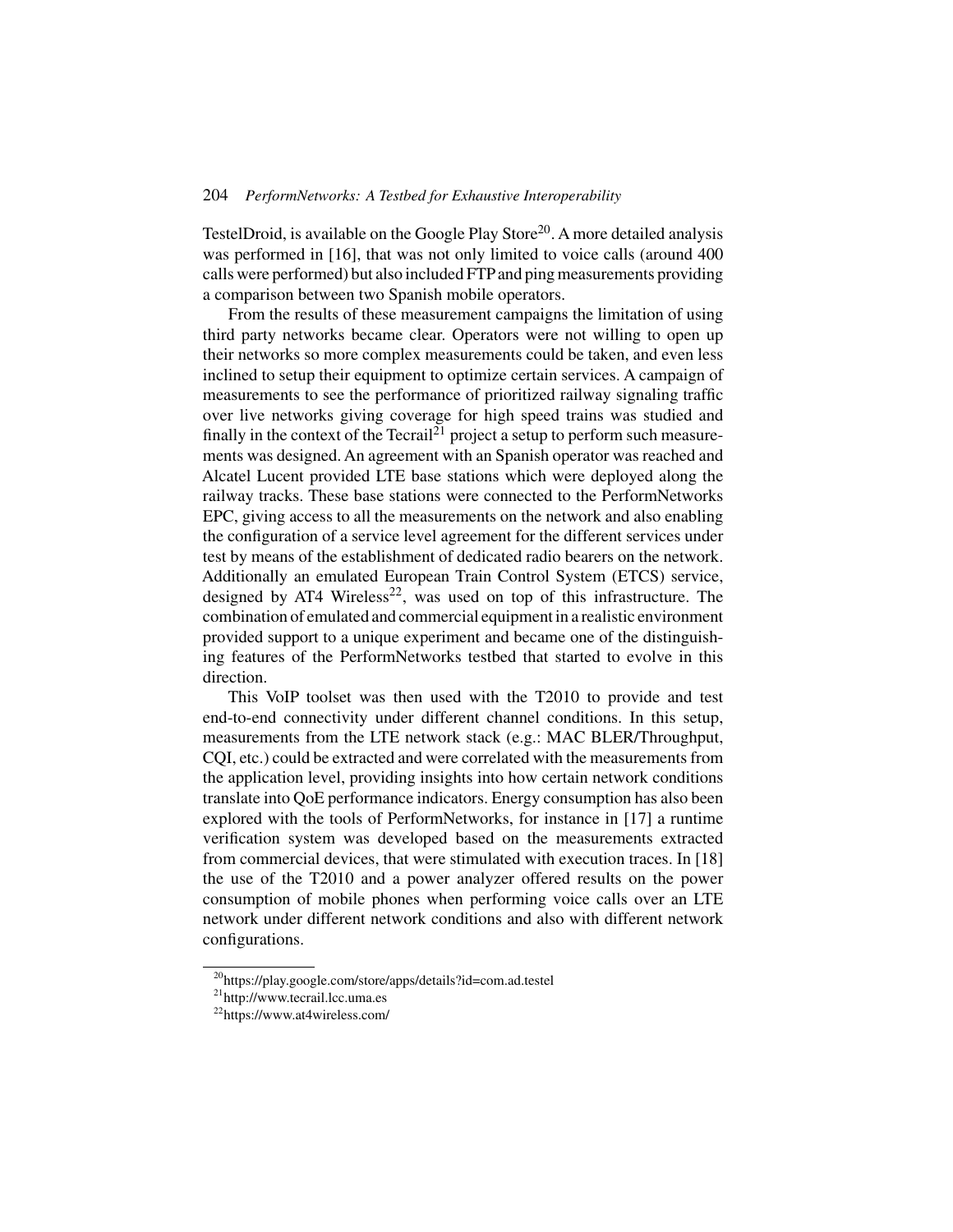The provision of experimentation interfaces has also been explored in several research papers. For instance in [9] we described the approach taken to support OMF/OML on the testbed that consisted in the abstraction of the functionality of the instrument in an XML definition. This XML provides the mapping between the high level functions of the equipment and the low level configuration which is done by means of SCPI commands. This is used by a resource controller which interprets high level commands to trigger the appropriate configurations and a transformation tool, that generates the OEDL interface based on the XML file. The use of this approach considerably simplified the integration of other experimentation interfaces such as LTE.rf, which could be done by implementing a different transformation. In [19] the modifications done to TestelDroid in order to support SCPI commands and the OMLlibrary are described. With the new modifications, the tool was integrated with the rest of the SCPI compliant equipment already present in the testbed and is now able to generate real-time measurements in an OML database.

PerformNetworks can offer many different types of results and is now being evolved to attract more users, especially those with little background in mobile communications, and to support future 5G mobile communications acting as a testbed enabler.

# **6.7 Discussion**

PerformNetworks has evolved considerably over the last few years. The main focus has been to provide highly realistic experimentation environments while maintaining a high level of customization and flexibility. This trend is still very much present in the PerformNetworks testbed roadmap but more requirements have been identified.

PerformNetwork should offer consultancy services. Many of the external experimenters using the testbed are not experts in wireless communications, they come from different domains and their solutions make use of the wireless connectivity. The testbed interfaces were designed with the figure of research experimenters in mind, an expert on mobile communications who wished to set up all the components of the network. However most of the experimenters are from many different domains, normally vertical sectors, and lack the knowledge and time to learn how to setup the full network. From the second quarter of 2016 onwards PerformNetworks has offered its consultancy services via the University of Málaga branded as the UMAMobile Network Laboratory.

Another important aspect of the experiments for future mobile communication is the scale. One of the targets of 5G technologies is to increase user capacity by 1000, and the role of IoT in future technologies is clear and comes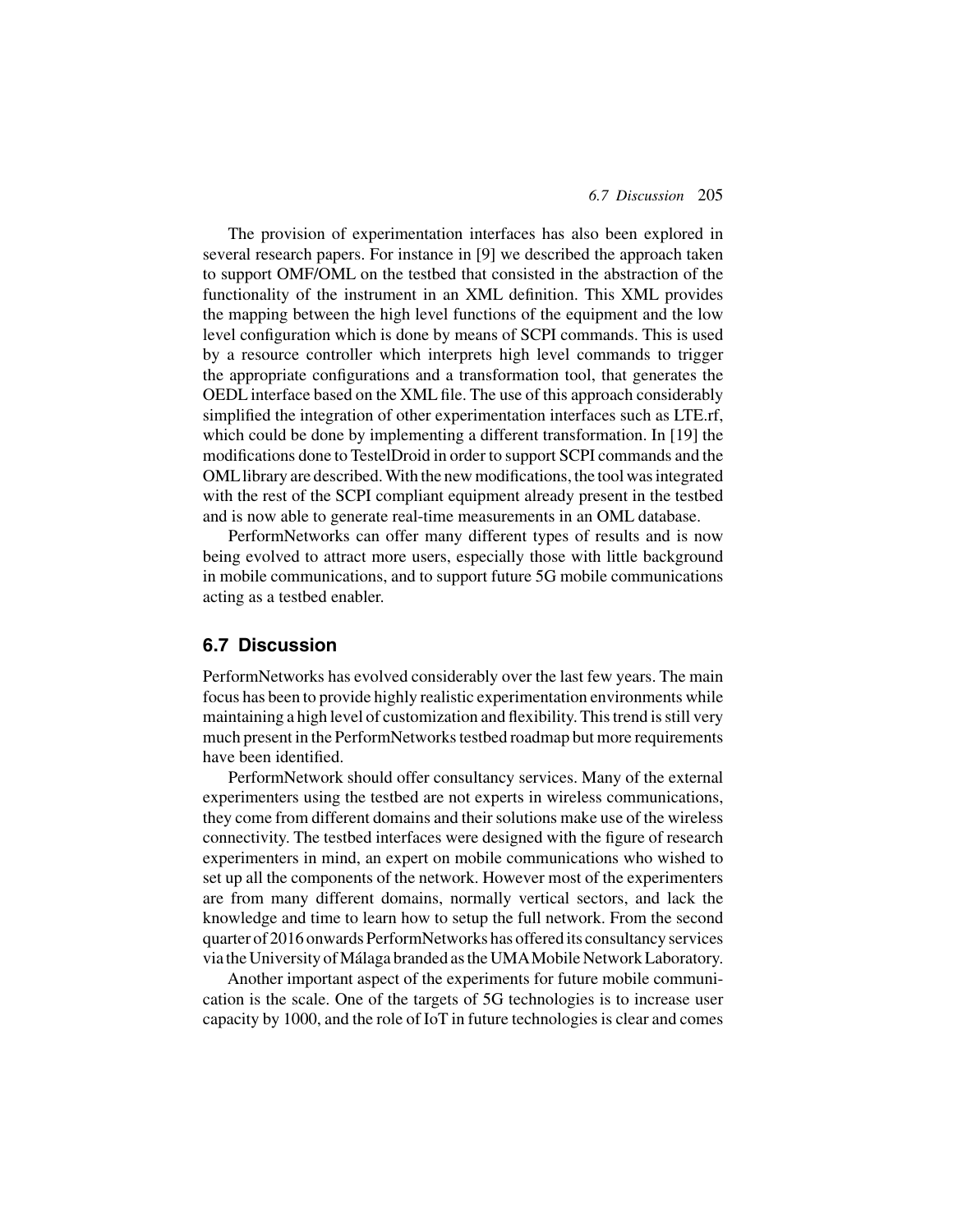with capacity requirements. To enable these experiments PerformNetworks is following two main research lines. On the one hand going live by broadcasting on commercial frequencies is considered a key aspect to facilitate these experiments. To do so it is mandatory to engage operators which are the owner of spectrum licenses. Obtaining their permission to broadcast can be difficult, normally (the regulation is different in every country) they have legal responsibility on the signals broadcasted in their frequencies. A possible idea could be to share their frequencies and/or equipment via RAN sharing technologies. The other enabler could be in the form of massive UEs emulators, that could be implemented with SDR technologies.

Open equipment is very important to enable future mobile communications. The testbed is trying to provide as many modifiable components as possible, like for example OpenAirInterface (PerformNetworks is part of the OpenAirInterface Software Alliance), which provides source code for UE, eNB and EPC; or srsUE<sup>23</sup>, which centres on the UE. The PerformNetworks tools which are not protected by intellectual properties agreements with third parties will also become open source.

In addition, MORSE will also cover new research projects that will be part of future releases of the testbed, some of these topics are:

- SDNApplications validation and verification. The use of formal methods and runtime verification is currently being explored.
- NFV functionality, especially the CloudRAN features. There are ongoing efforts to implement new network functions to enable optimized network procedures and low latency communications.
- Mission critical communications are still on the testbed's radar, especially those involving high speed scenarios, such as railways, high availability or ultra low-latency services.
- Advanced network probes. In the last few years probes for the core network and Android phones have been developed, so the testbed will be extended with new tools to provide even more information from the stacks, making them deployable on commercial mobile networks.

#### **6.8 Conclusion**

This chapter has provided an overview of the PerformNetworks testbed from its origin to its future evolution. The testbed has been used by many different companies as well as by the MORSE group both for research and

<sup>23</sup>https://github.com/srsLTE/srsUE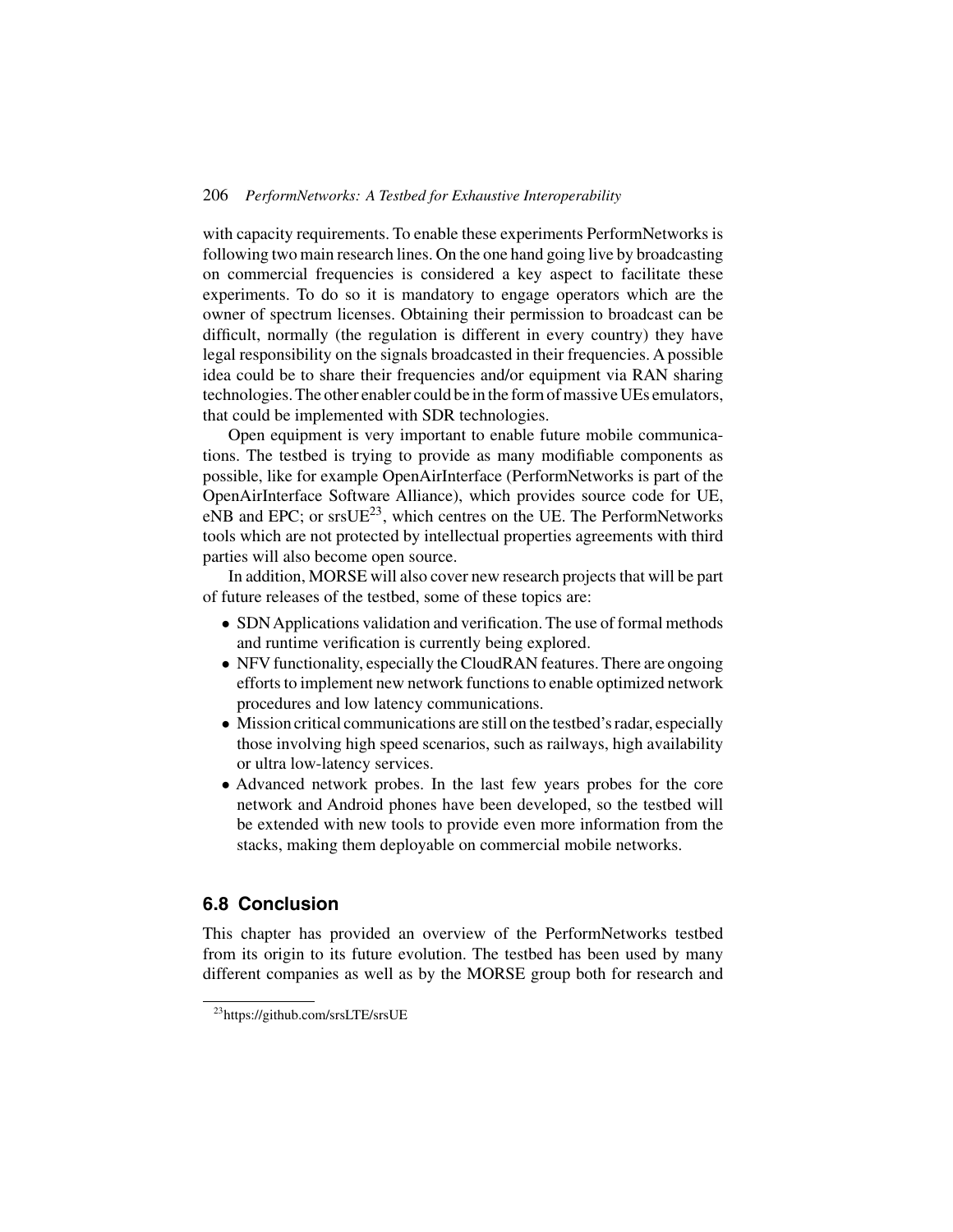innovation activities. We have described some of the challenges present in mobile experimental platforms and have provided an overview of the different tools which might be useful to the testbed's users, as well as the status of the most relevant FIRE testbeds in this field.

We have also depicted some of the implementations and integrations that have been done in the context of the testbed. This includes the extension of a conformance testing equipment to boost the number of available scenarios with channel emulation, the implementation of an interoperability tool capable of monitoring a communication interface remotely, providing information and statistics of the status of the different processes in the network. An Android application to perform drive tests of QoS and QoE has also been provided, together with some details on the implementation of the different experimentation and federation interfaces.

Some of the external experiments executed on the platform have been described with details about their requirements and their achievements. We have also outlined the research activities of the group, covering the analysis of different services on both live and emulated networks, the execution of pilots to enhance the realism of the deployments, the correlation of the information from different levels of the stack and the efforts to provide of remote access interfaces. Finally we have discussed future research activities for the testbed including some details on its possible roadmap.

We expect that PerformNetworks will become a reference platform for future 5G technologies and will attract more experimenters, by offering simplified interfaces as well as consultancy services to improve their products or research.

# **References**

- [1] NGMN Alliance. NGMN 5G White Paper. Technical report, Next Generation Mobile Networks, February 2015.
- [2] Nicola Baldo, Marco Miozzo, Manuel Requena-Esteso, and Jaume Nin-Guerrero. An open source product-oriented lte network simulator based on ns-3. In *Proceedings of the 14th ACM International Conference on Modeling, Analysis and Simulation of Wireless and Mobile Systems*, MSWiM '11, pages 293–298, New York, NY, USA, 2011. ACM.
- [3] T. Molloy, Zhenhui Yuan, and G. M. Muntean. Real time emulation of an lte network using ns-3. In *Irish Signals Systems Conference 2014 and 2014 China-Ireland International Conference on Information and Communications Technologies (ISSC 2014/CIICT 2014). 25th IET*, pages 251–257, June 2014.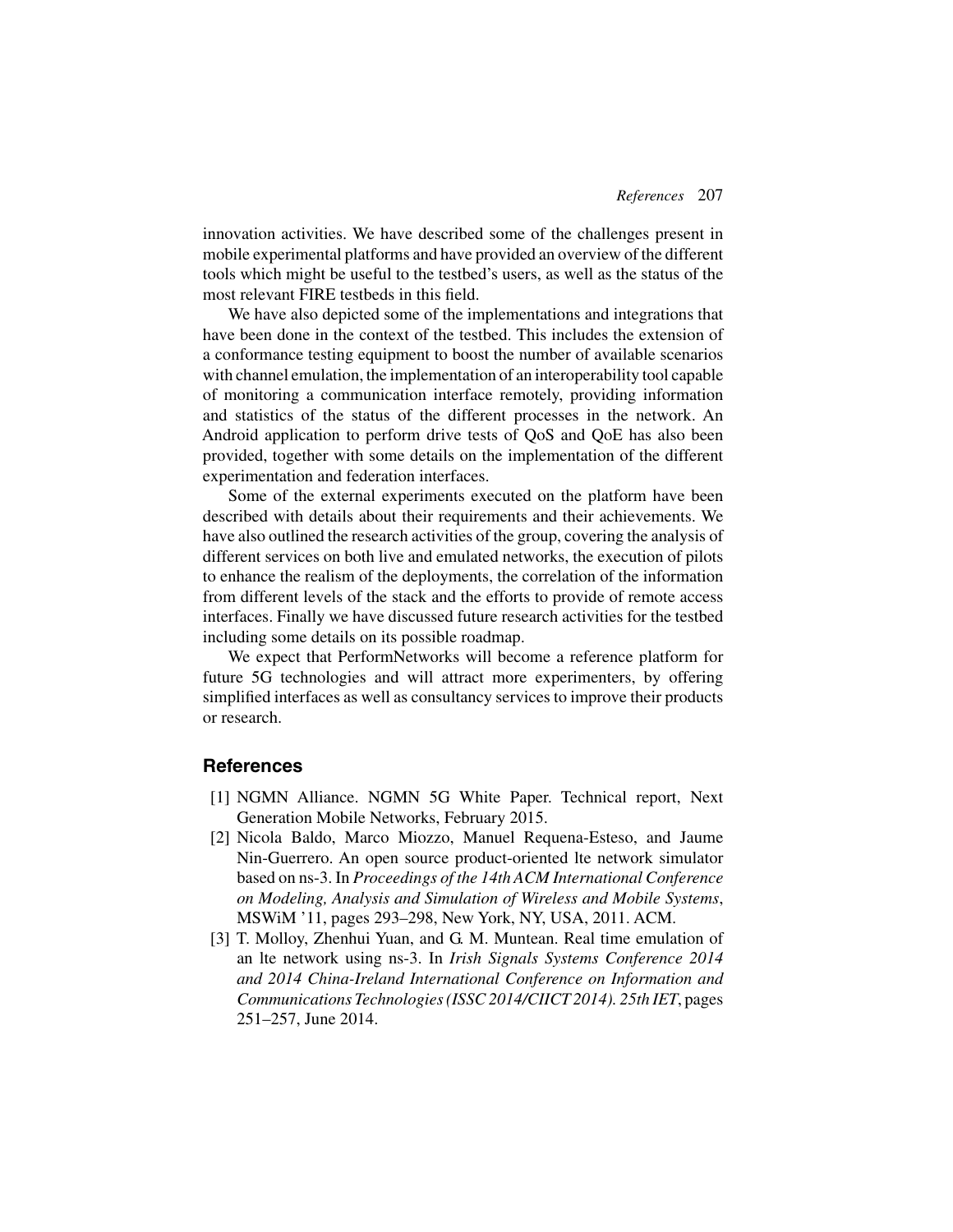- [4] Navid Nikaein, Mahesh K. Marina, Saravana Manickam, Alex Dawson, Raymond Knopp, and Christian Bonnet. Openairinterface: A flexible platform for 5g research. *SIGCOMM Comput. Commun. Rev.*, 44(5): 33–38, October 2014.
- [5] Networld 2020 ETP. 5G Experimental Facilities in Europe. Technical report, Networld 2020 European Technology Platform, March 2016.
- [6] Dimitris Giatsios, Apostolos Apostolaras, Thanasis Korakis, and Leandros Tassiulas. *Methodology and Tools for Measurements on Wireless Testbeds: The NITOS Approach*, pages 61–80. Springer Berlin Heidelberg, Berlin, Heidelberg, 2013.
- [7] A. Alvarez, A. Diaz, P. Merino, and F. J. Rivas. Field measurements of mobile services with android smartphones. In *Proc. IEEE Consumer Communications and Networking Conf. (CCNC)*, pages 105–109, 2012.
- [8] Thierry Rakotoarivelo, Guillaume Jourjon, Olivier Mehani, Max Ott, and Michael Zink. Repeatable Experiments with LabWiki. Technical report, National ICT Australia, October 2014.
- [9] C. A. García-Pérez, M. Recio-Pérez, Á. Ríos-Gómez, A. Díaz-Zayas, and P. Merino. Extensive and repeatable experimentation in mobile communications with programmable instruments. In *2016 13th International Conference on Remote Engineering and Virtual Instrumentation (REV)*, pages 30–36, Feb 2016.
- [10] M. Ruiz, J. Ramos, G. Sutter, J. E. Lopez de Vergara, S. Lopez-Buedo, and J. Aracil. Accurate and affordable packet-train testing systems for multi-gigabit-per-second networks. *IEEE Communications Magazine*, 54(3):80–87, March 2016.
- [11] Andrea F. Cattoni; German Corrales Madueno; Michael Dieudonn; Pedro Merino; Almudena Diaz Zayas; Alberto Salmeron; Frederik Carlier; Bart Saint Germain; Donal Morris; Ricardo Figueiredo; Jeanne Caffrey; Janie Baos; Carlos Cardenas; Niall Roche and Alastair Moore. And end-to-end testing ecosystem for 5g. In *Networks and Communications (EuCNC), 2016 European Conference on*, June 2016.
- [12] Cesar A. Garcia-Perez; Alvaro Rios; Pedro Merino; Kostas Katsalis; Navid Nikaein; Ricardo Figueiredo; Donal Morris and Terry O'Callaghan. Q4health: Quality of service and prioritisation for emergency services in the lte ran stack. In *Networks and Communications (EuCNC), 2016 European Conference on*, June 2016.
- [13] A. Díaz Zayas, C.A. García Pérez, and P. Merino Gomez. Thirdgeneration partnership project standards for delivery of critical